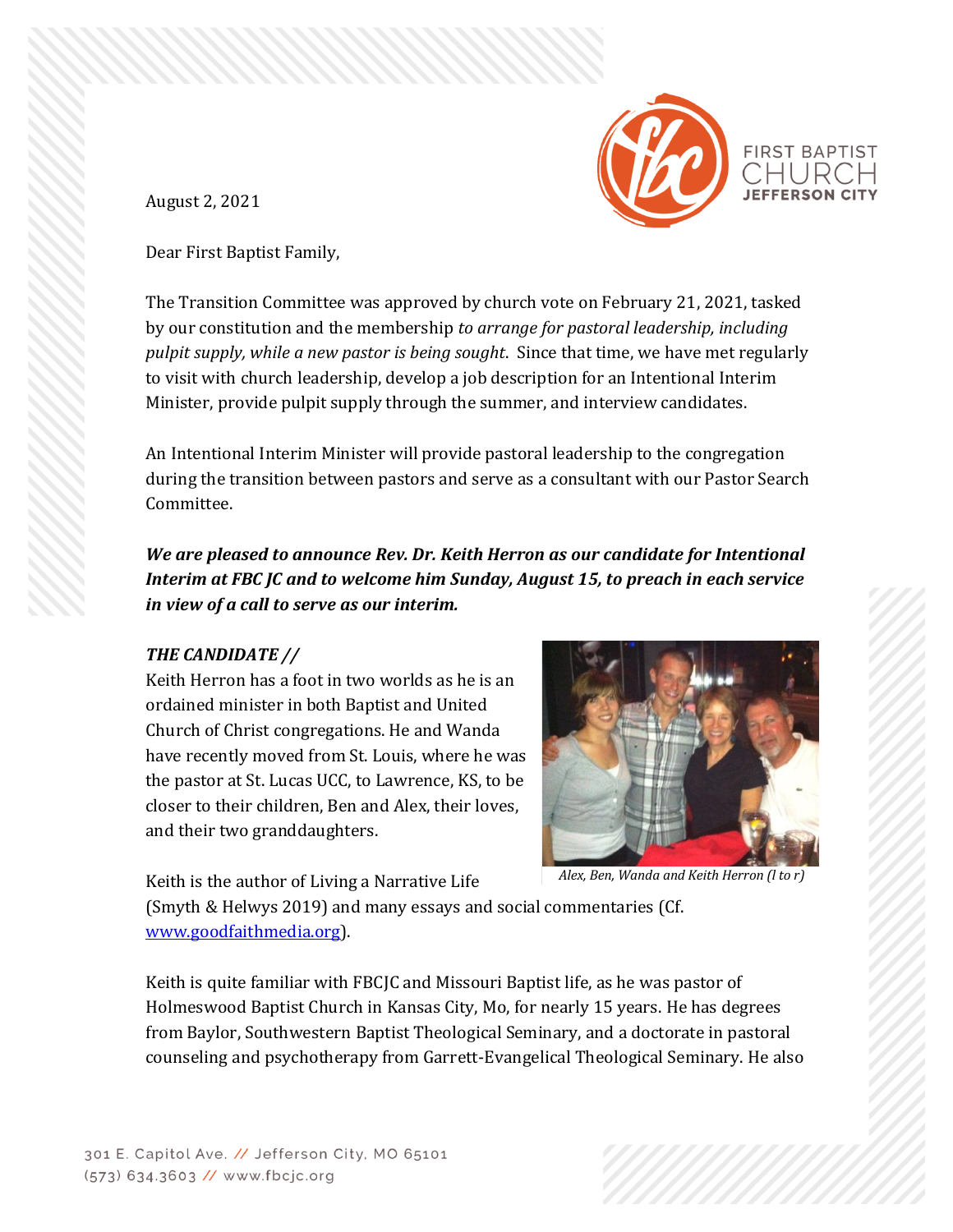teaches a Doctor of Ministry course at Central Baptist Theological Seminary, "Understanding Yourself and Others."

In recent years, Keith has served as interim pastor in churches in both Missouri and Illinois.

During the fall months, he watches Baylor football and, of course, the Kansas City Chiefs. In the spring, he roots for the national champion Baylor basketball games.

Keith believes that healthy churches are no accident and that healthy churches call healthy pastors to lead them. First Baptist Church is a healthy church, and he looks forward to joining us for a few seasons as we prepare to call a healthy pastor to lead us.

## *THE PROCESS //*

Keith will preach Sunday, August 15, for our 8:15 am and 10:45 am services. Our quarterly business meeting will meet at Noon in the Sanctuary where the membership will vote on calling Keith as our interim. While individuals may join the meeting via Zoom, voting will be conducted in person only.

If approved by majority vote, Keith will begin his ministry with us on Sunday, August 29. While his schedule will be flexible, tentative plans are for Keith to be in Jefferson City most weeks from Saturday evening through Tuesday evening. The enclosed proposed covenant provides further details.

Thank you for your prayers for this committee, Dr. Herron, and our church. We are excited about this next chapter, and we encourage you to join us on August 15. If you have any questions, please contact any member of our committee.

In Christ, *The FBC Transition Committee*

Sharon Nelson, Transition Committee Chair Gary Collins Susan Bell Travis Ford Mandee Carney **Stephen Mathis**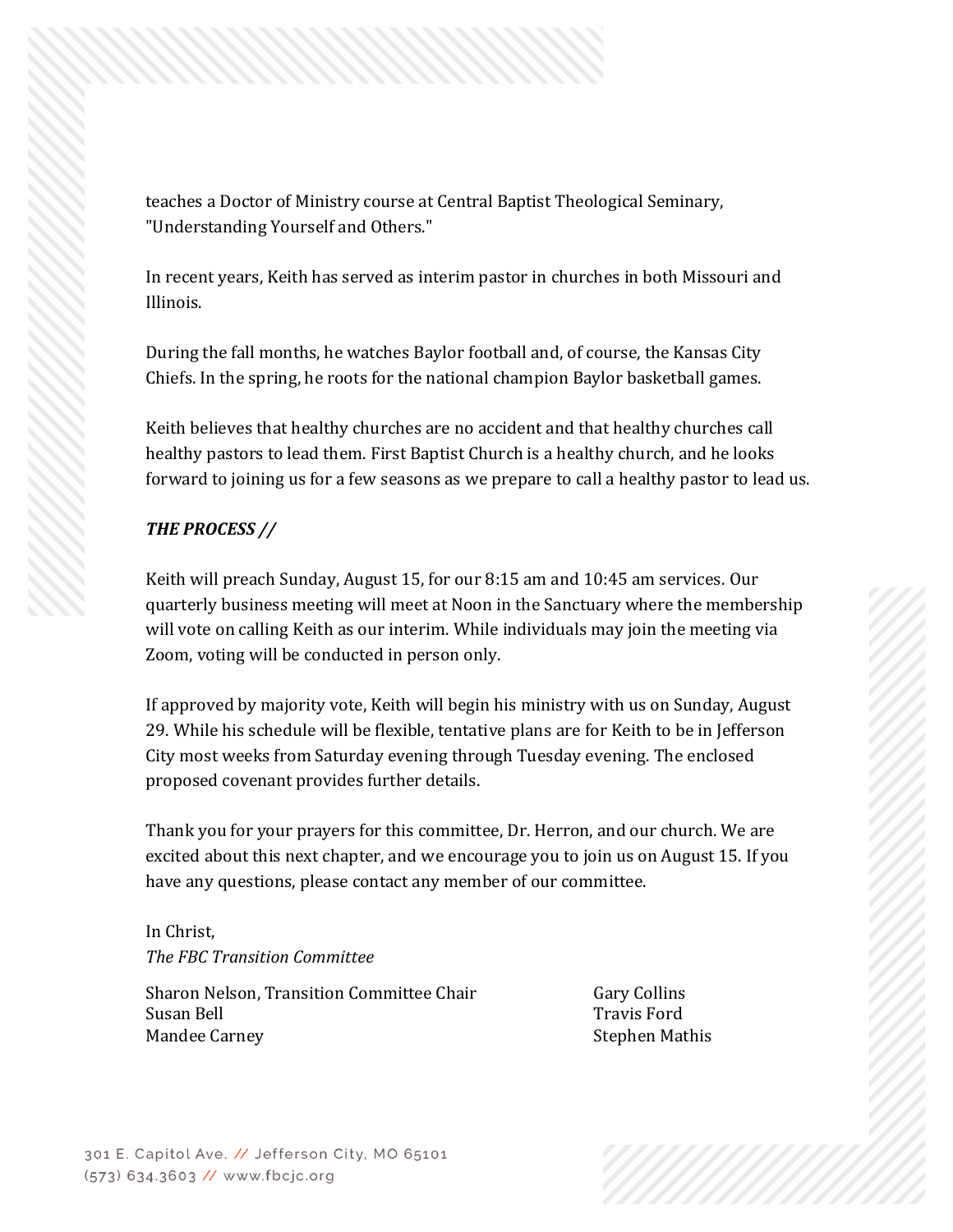# Intentional Interim Ministry Covenant Between First Baptist Church, Jefferson City, MO And Dr. Keith D. Herron

The congregation of First Baptist Church, Jefferson City, MO and Dr. Keith D. Herron do hereby enter into a covenant relationship for the purpose of Intentional Interim Ministry as a threequarter-time pastor beginning Aug. 29, 2021.

#### **Mutual Goals**

This covenant expresses our belief that the interim period between pastors calls for leadership, maintenance of healthy congregational life, and the development of a vision and objectives to guide the future of the church. It also expresses our belief that the interim can be a renewing and energizing time in the congregation's life. In establishing this covenant, we affirm that a church in search of a new pastor must prepare in order to be sensitive to the leadership of the Holy Spirit.

During the covenant period, the congregation and the Intentional Interim Pastor will, with the help of God, seek to engage in congregational discernment, self-study and goal setting in such a way as to strengthen and enhance the mission and unity of First Baptist Church. The intentional interim process will include congregational conversations about the past, present and future of the church. The intentional interim process will provide knowledge and vision to the Pastor Search Committee, helping it to find the pastor who matches God's plan for First Baptist Church.

#### **Pastoral Commitment**

Dr. Herron's pastoral leadership responsibilities will be to:

- 1. Lead the services of worship that include preaching, the Lord's Supper, and baptism.
- 2. Lead the pastoral team.
- 3. Train and lead the team (known for now as the congregational team†) that will carry out the dialogue sessions and activities required to work through the intentional interim process.
- 4. Support the preparation of reports or summaries that result from dialogue sessions.
- 5. Help interpret the self-study (profile) of the church.
- 6. Provide pastoral care to the congregation.
- 7. Attend church business meetings, as needed.
- 8. Attend Deacon meetings, as needed.
- 9. Serve as a resource person for committees, ministry teams, and other church groups, as needed.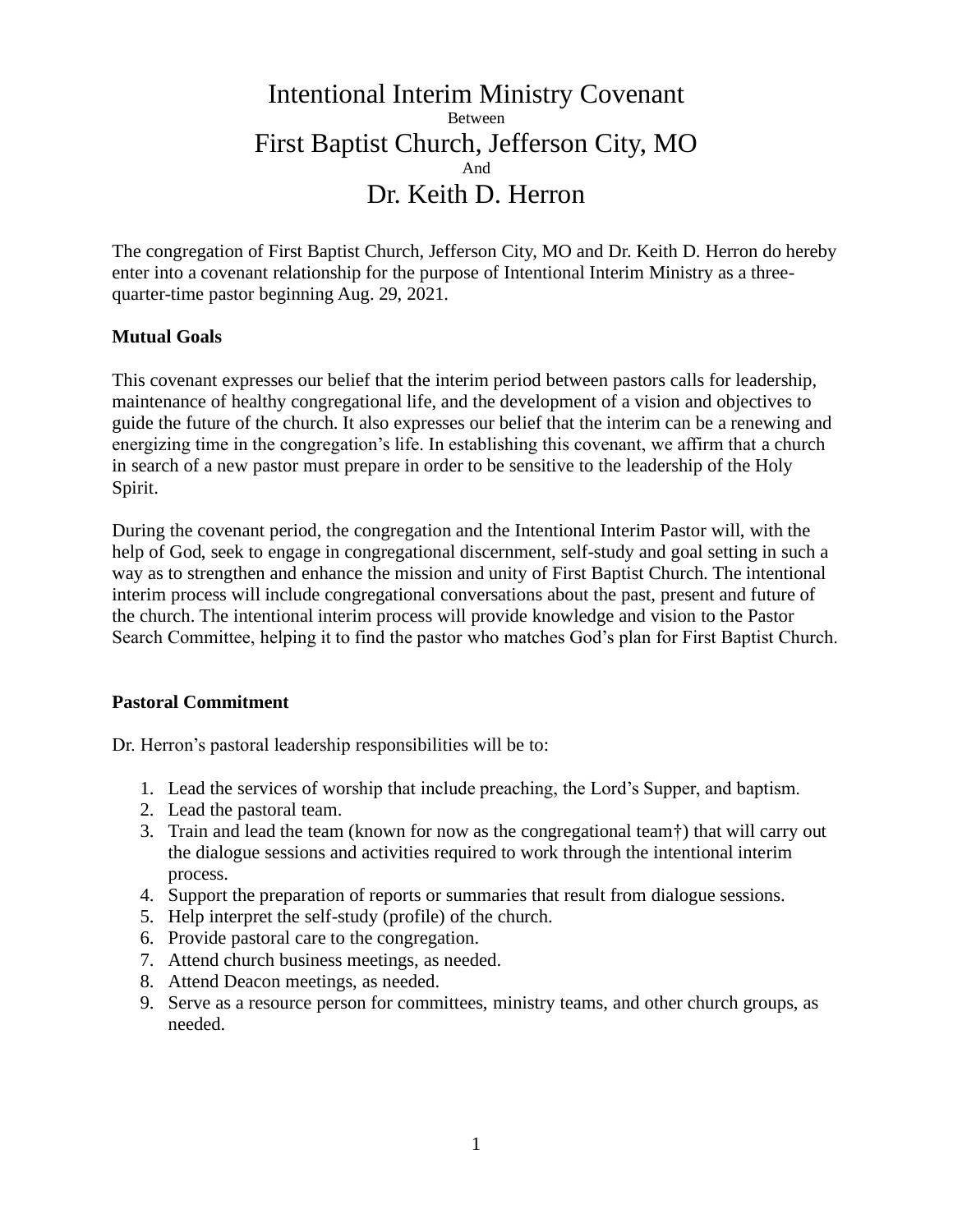## **Transition Committee Commitment** ††

The Transition Committee will support and cooperate with the Intentional Interim Pastor and agrees to:

- 1. Pray for the church, growth, and the intentional interim process.
- 2. Support the interim process, be willing to work through congregational issues, attend worship services, work with the congregational team, cooperate and be active intermediaries between leaders and church members.
- 3. Provide leadership and encouragement for the ministries of the church.
- 4. Maintain open and honest dialogue and communications with the Intentional Interim Pastor.

# **Commitment of Church Members**

Church members will support Dr. Herron, the congregational team, and other leaders during the transition period through prayer and faithful participation in the life of the church. This includes:

- 1. Participation in worship services.
- 2. Participation in scheduled activities.
- 3. Faithfulness in the stewardship of time and money.
- 4. Participation in surveys and discussion groups related to the congregation's self-study and its preparations for the coming of a new pastor.
- 5. Prayer for the Interim Pastor, the congregational team, the Pastor Search Committee, all elected church leaders, and for one another.
- 6. Involvement in the ministries of the church.
- 7. Caring response to prospects, the hospitalized, homebound members, absentees, etc.
- 8. Commitment to open and honest dialogue and communication.

# **Covenant Period**

- 1. This covenant is created with the hope that Dr. Herron will serve as Intentional Interim Pastor until First Baptist Church welcomes a new pastor.
- 2. Nonetheless, this is a twelve-month covenant that will be reviewed quarterly by the Transition Committee and the Intentional Interim Pastor and renewed beyond the twelvemonth mark by recommendation of the Transition Committee, with the consent of the Intentional Interim Pastor, and with the approval of the congregation.
- 3. The Intentional Interim Pastor may terminate this covenant with a thirty-day written notice. The church may terminate the covenant with written notice and thirty days compensation unless terminated for cause.